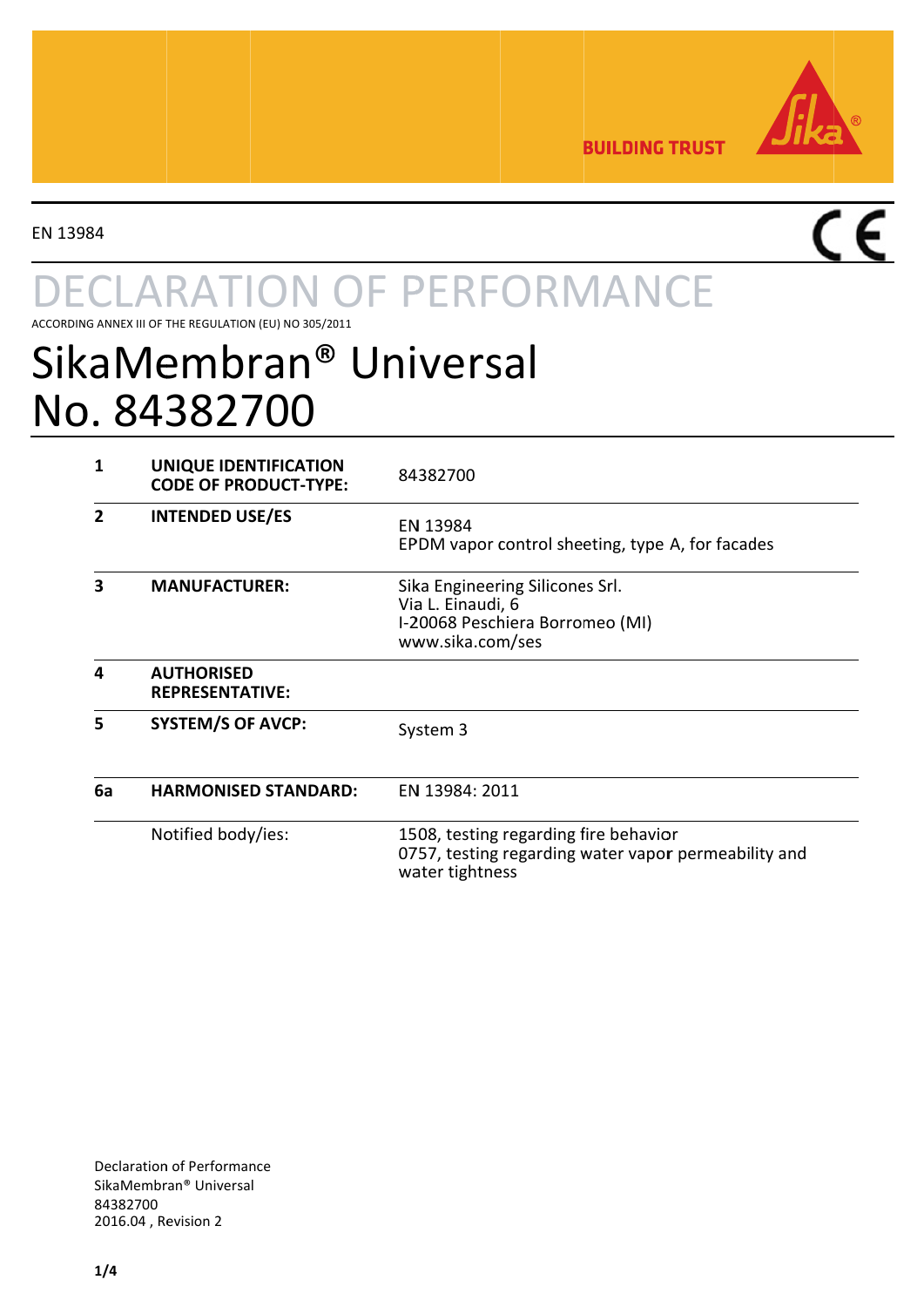$\overline{\mathbf{z}}$ **DECLARED PERFORMANCE/S** 

| <b>Essential Characteristics</b> | Performance                | <b>Harmonised</b><br><b>Technical</b><br>Specification |
|----------------------------------|----------------------------|--------------------------------------------------------|
| Tensile strength                 | $\geq$ 5 N/mm <sup>2</sup> |                                                        |
| Elongation, ultimate             | >350%                      |                                                        |
| Water tightness 2 kPa            | pass                       |                                                        |
| Reaction to fire                 | Class E                    |                                                        |
| Durability (artificial ageing)   | pass                       |                                                        |
| Joint shear strength             | $\geq$ 50 N/50mm           | EN 13984                                               |
| Resistance to impact             | 200 mm                     |                                                        |
| Tear resistance (nail shank)     | $\geq$ 35 N                |                                                        |
| Resistance against Alkali        | pass                       |                                                        |
| Water vapor properties           | $\mu = 103'000$            |                                                        |

### $\overline{\mathbf{R}}$ APPROPRIATE TECHNICAL DOCUMENTATION AND/OR -**SPECIFIC TECHNICAL DOCUMENTATION**

The performance of the product identified above is in conformity with the set of declared performance/s. This declaration of performance is issued, in accordance with Regulation (EU) No 305/2011, under the sole responsibility of the manufacturer identified above.

Signed for and on behalf of the manufacturer by:

Name: Ulli Mueller Function: Head Market Field Engineering At Zurich on 25 April 2016

Name: Caterina Malanchini **Function: CFO Manager** At Zurich on 25 April 2016

End of information as required by Regulation (EU) No 305/2011





**BUILDING TRUST** 

 $2/4$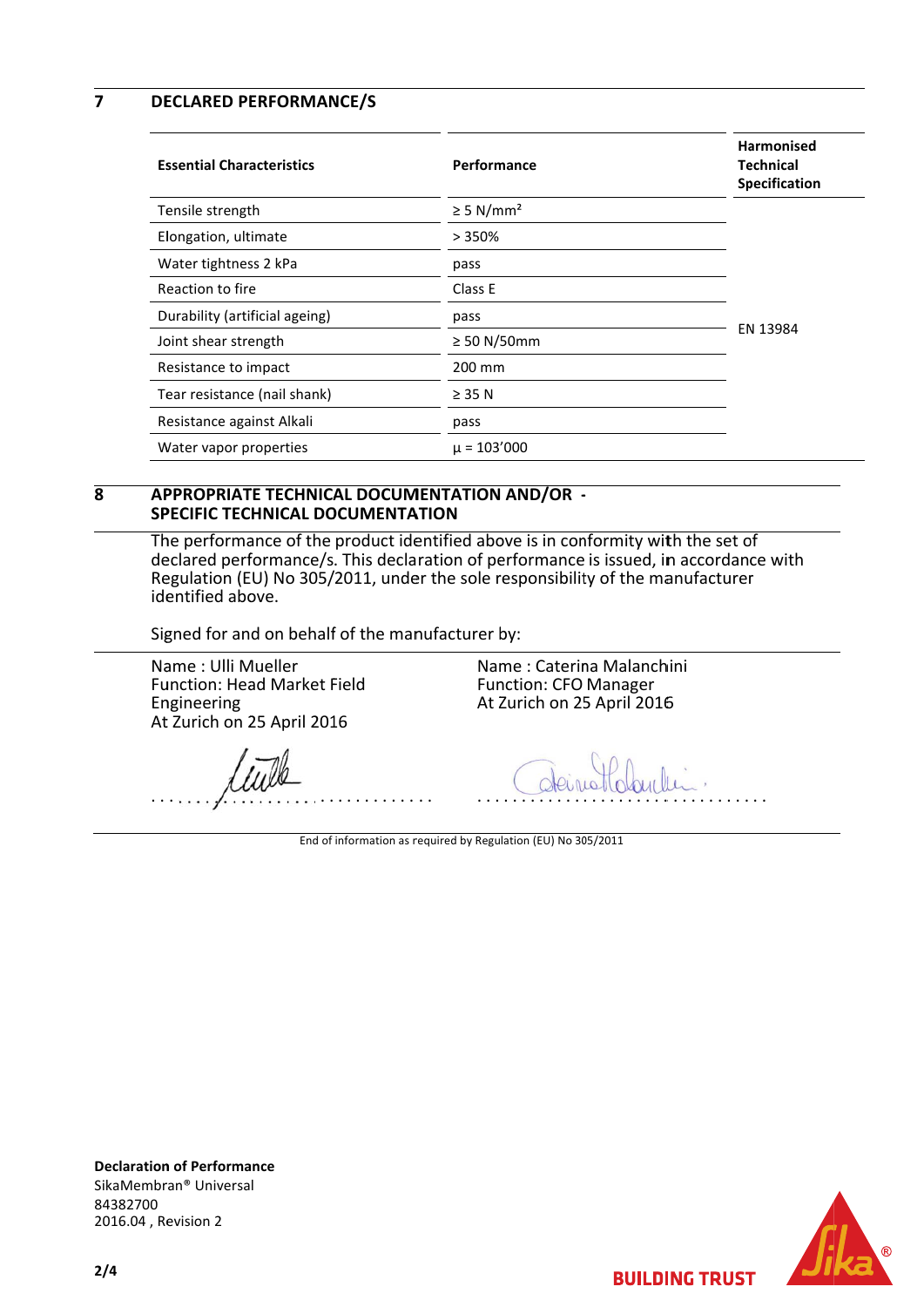|                                                              | 1508, 0757                 |  |  |
|--------------------------------------------------------------|----------------------------|--|--|
|                                                              | 1117<br>11<br>84382700     |  |  |
| EN 13984<br>EPDM vapor control sheeting, type A, for facades |                            |  |  |
| Tensile strength                                             | $\geq$ 5 N/mm <sup>2</sup> |  |  |
| Elongation, ultimate                                         | >350%                      |  |  |
| Water tightness 2 kPa                                        | pass                       |  |  |
| Reaction to fire                                             | Class E                    |  |  |
| Durability (artificial ageing)                               | pass                       |  |  |
| Joint shear strength                                         | $\geq 50$ N/50mm           |  |  |
| Resistance to impact                                         | 200 mm                     |  |  |
| Tear resistance (nail shank)                                 | $\geq$ 35 N                |  |  |
| Resistance against Alkali                                    | pass                       |  |  |
| Water vapor properties                                       | $\mu = 103'000$            |  |  |

### **http://dop.sika.com**

## **ECOLOGY, HEALTH AND SAFETY INFORMATION (REACH)**

For information and advice on the safe handling, storage and disposal of chemical products, users shall refer to the most recent Safety Data Sheet (SDS) containing physical, ecological, toxicological and other safety related data.

## **LEGAL NOTE**

The information, and, in particular, the recommendations relating to the application and end-use of Sika products, are given in good faith based on Sika's current knowledge and experience of the products when properly stored, handled and applied under normal conditions in accordance with Sikas recommendations. In practice, the differences in materials, substrates and actual site conditions are such that no warranty in respect of merchantability or of fitness for a particular purpose, nor any liability arising out of any legal relationship whatsoever, can be inferred either from this information, or from any written recommendations, or from any other advice offered. The user of the product must test the products suitability for the intended application and purpose. Sika reserves the right to change the properties of its products. The proprietary rights of third parties must be observed. All orders are accepted subject to our current terms of sale and delivery. Users must always refer to the most recent issue of the local Product Data Sheet for the product concerned, copies of which will be supplied on request.

**Declaration of Performance** SikaMembran® Universal 84382700 2016.04 , Revision 2